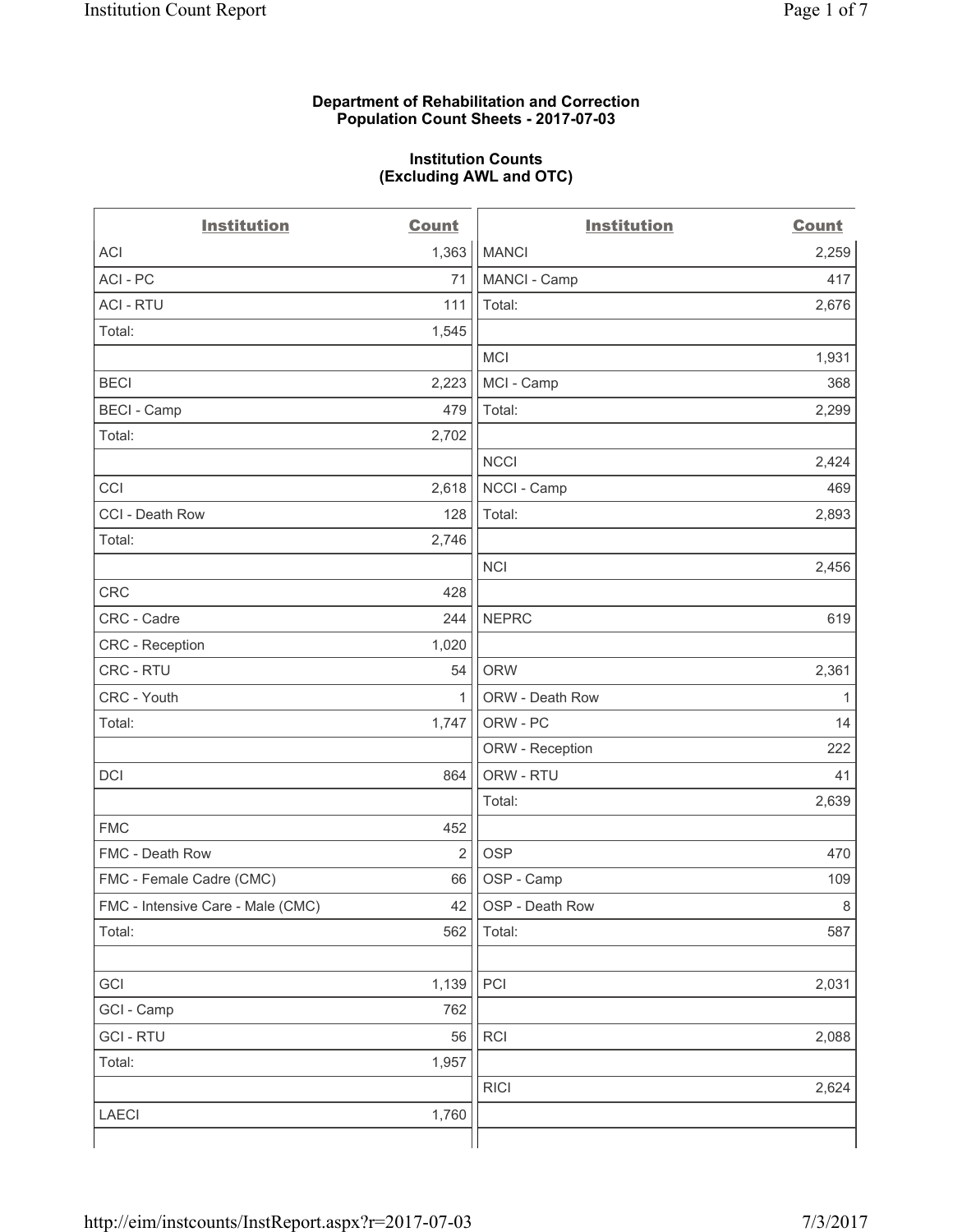|                          |       | SCI              |                          | 2,030  |
|--------------------------|-------|------------------|--------------------------|--------|
| LECI                     | 2,168 |                  |                          |        |
| LECI - Camp              | 184   | SOCF             |                          | 1,281  |
| Total:                   | 2,352 | SOCF - RTU       |                          | 58     |
|                          |       | Total:           |                          | 1,339  |
| LOCI                     | 2,260 |                  |                          |        |
|                          |       | <b>TCI</b>       |                          | 1,060  |
| LORCI                    | 245   | TCI - Camp       |                          | 443    |
| LORCI - Cadre            | 155   | Total:           |                          | 1,503  |
| <b>LORCI - Reception</b> | 1,025 |                  |                          |        |
| Total:                   | 1,425 | <b>TOCI</b>      |                          | 869    |
|                          |       | <b>TOCI - PC</b> |                          | 94     |
| <b>MACI</b>              | 1,109 | Total:           |                          | 963    |
| MACI - Minimum           | 1,289 |                  |                          |        |
| Total:                   | 2,398 | <b>WCI</b>       |                          | 1,144  |
|                          |       | <b>WCI-RTU</b>   |                          | 92     |
|                          |       | Total:           |                          | 1,236  |
|                          |       |                  |                          |        |
|                          |       |                  | <b>Total Population:</b> | 50,301 |

\* The Total Population includes 30 Offenders with Reason Codes 30 & 31. \*\* The Total Population includes 41 Offenders with Reason Code 0A.

## **Male Population by Security Level (Include AWL and Exclude OTC)**

| <b>Security Level</b>  |                   | <b>Body</b> | <b>AWL</b> | $(-OTC)$ | <b>Total</b> |
|------------------------|-------------------|-------------|------------|----------|--------------|
| Total Level 5          |                   | 71          | 0          | 0        | 71           |
| <b>Total Level 4</b>   |                   | 2,073       | 28         | 24       | 2,077        |
| Total Level 3          |                   | 11,568      | 119        | 94       | 11,593       |
| Total Level 2          |                   | 16,179      | 209        | 142      | 16,246       |
| Total Level 1          |                   | 15,986      | 139        | 72       | 16,053       |
| <b>Total Death Row</b> |                   | 139         | 0          |          | 139          |
|                        | <b>Total Male</b> | 46,016      | 495        | 332      | 46,179       |

## **Female Population by Institution (Include AWL and Exclude OTC)**

| <b>Institution</b>       | <b>Body</b> | <b>AWL</b> | <u>(-OTC)</u> | <b>Total</b> |
|--------------------------|-------------|------------|---------------|--------------|
| <b>DCI</b>               | 864         | 9          |               | 866          |
| <b>FMC</b>               | 21          |            | 0             | 22           |
| FMC - Female Cadre (CMC) | 66          |            | 0             | 67           |
| <b>NEPRC</b>             | 619         | 15         | 6             | 628          |
| <b>ORW</b>               | 2,360       | 49         | 29            | 2,380        |
|                          |             |            |               |              |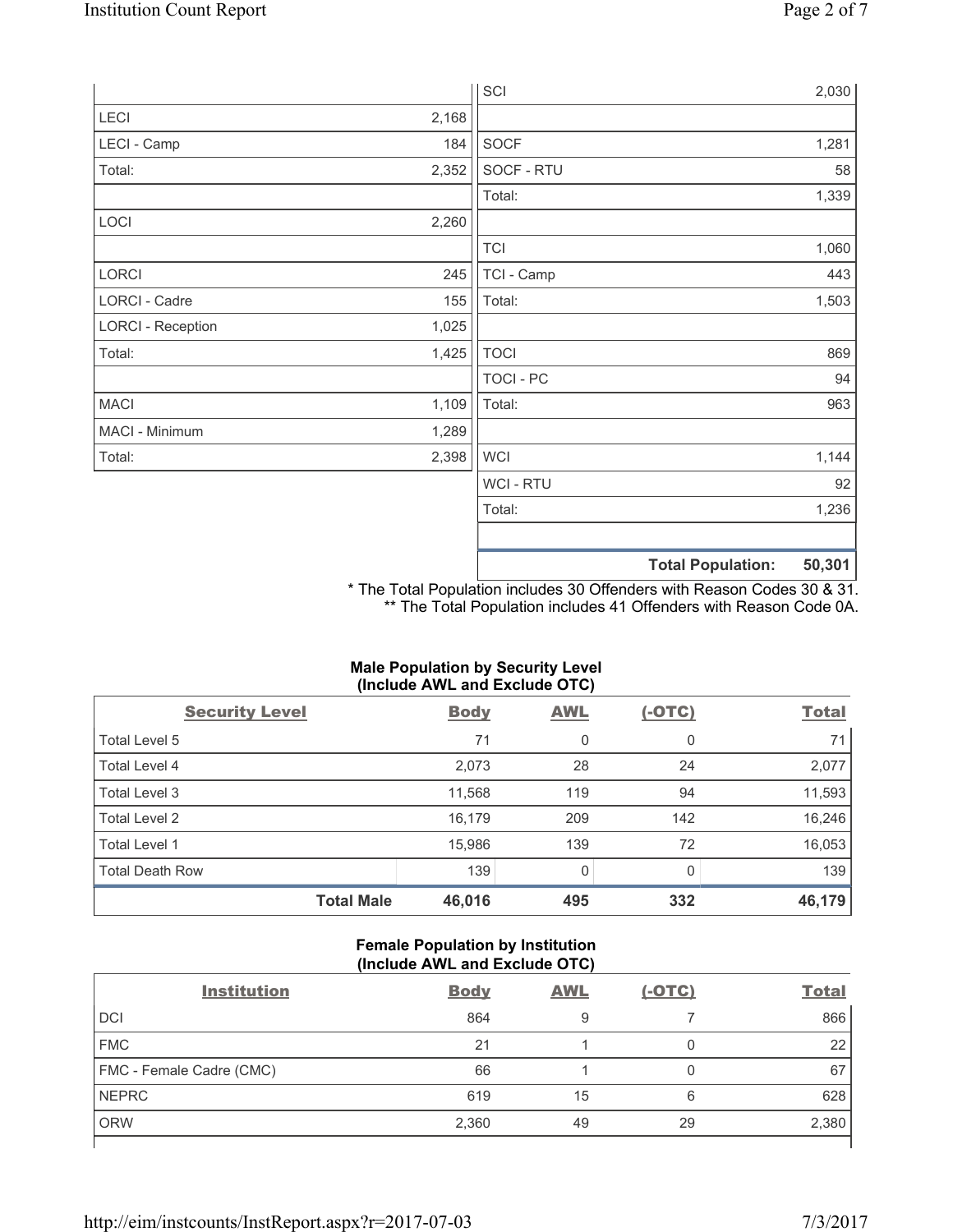| <b>ORW</b> - Death Row |                          |        |     |     |        |
|------------------------|--------------------------|--------|-----|-----|--------|
| ORW - PC               |                          | 14     | 0   |     | 14     |
| ORW - Reception        |                          | 222    |     |     | 222    |
| ORW - RTU              |                          | 41     |     |     | 41     |
|                        | <b>Total Female</b>      | 4,208  | 76  | 43  | 4,241  |
|                        |                          |        |     |     |        |
|                        | <b>Total Population:</b> | 50,224 | 571 | 375 | 50,420 |

#### **Male Population by Institution: Security Level 5 (Include AWL and Exclude OTC)**

|             | <b>Institution</b>   | <b>Body</b> | <b>AWL</b> | $(-OTC)$ | <b>Total</b>    |
|-------------|----------------------|-------------|------------|----------|-----------------|
| <b>LECI</b> |                      | റ           |            |          |                 |
| <b>OSP</b>  |                      | 48          |            |          | 48              |
| SOCF        |                      | 17          |            |          | 17 <sub>1</sub> |
| SOCF - RTU  |                      |             |            |          |                 |
| <b>TOCI</b> |                      |             |            |          |                 |
|             | <b>Total Level 5</b> | 71          |            |          | 71              |

# **Male Population by Institution: Security Level 4 (Include AWL and Exclude OTC)**

| <b>Institution</b>       | <b>Body</b>               | <b>AWL</b>          | $(-OTC)$            | <b>Total</b>              |
|--------------------------|---------------------------|---------------------|---------------------|---------------------------|
| ACI                      | 8                         | 1                   | 1                   | $\,8\,$                   |
| CCI                      | $\mathbf{1}$              | $\mathsf{O}\xspace$ | $\mathbf 0$         | 1                         |
| CRC                      | 18                        | $\mathsf{O}\xspace$ | $\mathsf 0$         | 18                        |
| CRC - Reception          | $\ensuremath{\mathsf{3}}$ | 0                   | $\mathsf{O}\xspace$ | $\ensuremath{\mathsf{3}}$ |
| <b>FMC</b>               | 1                         | $\mathsf{O}\xspace$ | $\mathsf{O}\xspace$ | 1                         |
| GCI                      | $\overline{2}$            | $\mathsf{O}\xspace$ | $\mathbf 0$         | $\overline{2}$            |
| LECI                     | $10$                      | 0                   | $\mathsf{O}\xspace$ | 10                        |
| LOCI                     | 3                         | 0                   | $\mathbf 0$         | $\mathfrak{S}$            |
| LORCI                    | 13                        | $\overline{2}$      | $\overline{2}$      | 13                        |
| <b>LORCI - Reception</b> | $\sqrt{3}$                | $\mathsf{O}\xspace$ | $\mathsf 0$         | $\mathfrak{Z}$            |
| <b>MACI</b>              | 25                        | $\overline{2}$      | 1                   | 26                        |
| <b>MANCI</b>             | 26                        | $\mathbf{1}$        | 1                   | 26                        |
| MCI                      | $\mathbf{1}$              | $\mathsf{O}\xspace$ | $\mathbf 0$         | 1                         |
| <b>NCCI</b>              | $\overline{2}$            | $\mathsf{O}\xspace$ | $\mathsf 0$         | $\overline{2}$            |
| <b>OSP</b>               | 409                       | $\mathsf 3$         | $\mathsf 3$         | 409                       |
| PCI                      | $\mathbf{1}$              | $\mathsf{O}\xspace$ | $\mathsf 0$         | 1                         |
| RCI                      | 14                        | 0                   | $\mathsf 0$         | 14                        |
| <b>RICI</b>              | $\sqrt{5}$                | $\mathsf{O}\xspace$ | $\mathsf 0$         | 5                         |
| <b>SOCF</b>              | 1,255                     | $13$                | 11                  | 1,257                     |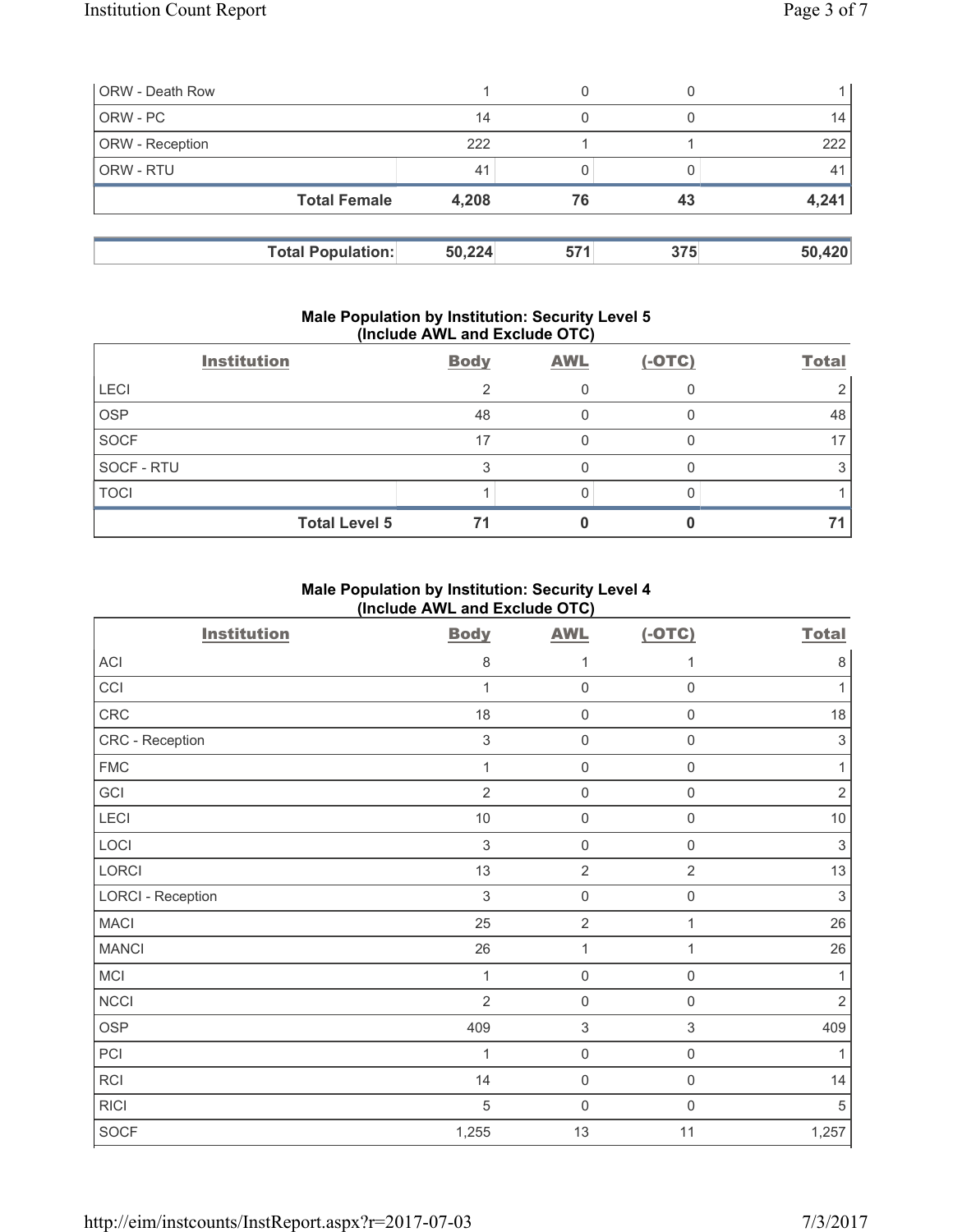| SOCF - RTU     | 53                            |    |    | 53              |
|----------------|-------------------------------|----|----|-----------------|
| <b>TCI</b>     |                               |    |    | 8               |
| <b>TOCI</b>    | 183                           | 6  | 5  | 184             |
| TOCI - PC      | 17                            |    |    | 17 <sub>1</sub> |
| <b>WCI</b>     | 11                            |    |    | 11 <sub>1</sub> |
| <b>WCI-RTU</b> |                               |    |    |                 |
|                | <b>Total Level 4</b><br>2,073 | 28 | 24 | 2,077           |

#### **Male Population by Institution: Security Level 3 (Include AWL and Exclude OTC)**

| <b>Institution</b>                | <b>Body</b>    | <b>AWL</b>          | $(-OTC)$            | <b>Total</b>   |
|-----------------------------------|----------------|---------------------|---------------------|----------------|
| <b>ACI</b>                        | 17             | 0                   | 0                   | 17             |
| ACI-PC                            | $\mathbf{1}$   | $\mathsf{O}\xspace$ | $\mathsf{O}\xspace$ | $\mathbf{1}$   |
| CCI                               | $\mathbf{1}$   | $\mathsf{O}\xspace$ | $\mathsf{O}\xspace$ | $\mathbf{1}$   |
| CRC                               | 79             | $\overline{4}$      | 3                   | 80             |
| CRC - Cadre                       | 135            | $\mathsf{O}\xspace$ | $\mathsf{O}\xspace$ | 135            |
| CRC - Reception                   | 523            | 11                  | $\overline{7}$      | 527            |
| CRC - RTU                         | 51             | $\mathbf 0$         | $\mathsf 0$         | 51             |
| <b>FMC</b>                        | $\,6\,$        | $\mathbf 0$         | $\mathsf{O}\xspace$ | $\,$ 6 $\,$    |
| FMC - Intensive Care - Male (CMC) | $\overline{4}$ | $\mathsf{O}\xspace$ | $\mathsf{O}\xspace$ | $\overline{4}$ |
| GCI                               | $\mathbf{1}$   | $\mathsf 0$         | $\mathsf{O}\xspace$ | $\mathbf{1}$   |
| <b>LAECI</b>                      | $\mathbf{1}$   | $\mathbf 0$         | $\mathsf{O}\xspace$ | $\mathbf{1}$   |
| LECI                              | 2,140          | 12                  | 11                  | 2,141          |
| LOCI                              | $\mathbf{1}$   | $\mathbf 0$         | $\mathsf{O}\xspace$ | $\mathbf{1}$   |
| LORCI                             | 28             | 22                  | 20                  | 30             |
| <b>LORCI - Cadre</b>              | 94             | $\mathbf 0$         | $\mathsf{O}\xspace$ | 94             |
| <b>LORCI - Reception</b>          | 419            | $\mathbf{1}$        | $\mathbf{1}$        | 419            |
| <b>MACI</b>                       | 1,021          | 4                   | $\sqrt{2}$          | 1,023          |
| <b>MANCI</b>                      | 2,207          | 23                  | 21                  | 2,209          |
| <b>NCCI</b>                       | 12             | $\mathbf 1$         | $\mathbf{1}$        | 12             |
| <b>NCI</b>                        | $\overline{5}$ | $\mathsf{O}\xspace$ | $\mathsf{O}\xspace$ | $\sqrt{5}$     |
| <b>OSP</b>                        | $10$           | $\mathbf 0$         | $\mathsf{O}\xspace$ | 10             |
| OSP - Camp                        | $\mathbf{1}$   | $\mathsf 0$         | $\mathsf{O}\xspace$ | $\mathbf{1}$   |
| PCI                               | 30             | $\mathbf 0$         | $\mathsf{O}\xspace$ | 30             |
| RCI                               | 1,913          | 18                  | 13                  | 1,918          |
| <b>RICI</b>                       | 10             | $\mathsf 0$         | $\mathsf{O}\xspace$ | 10             |
| <b>SOCF</b>                       | $\overline{7}$ | $\mathsf 0$         | $\mathsf{O}\xspace$ | $\overline{7}$ |
| SOCF - RTU                        | $\overline{2}$ | $\mathsf{O}\xspace$ | $\mathsf{O}\xspace$ | $\overline{2}$ |
| <b>TCI</b>                        | 1,010          | 12                  | $\mathsf g$         | 1,013          |
| <b>TOCI</b>                       | 546            | $\boldsymbol{7}$    | $\mathsf 3$         | 550            |
|                                   |                |                     |                     |                |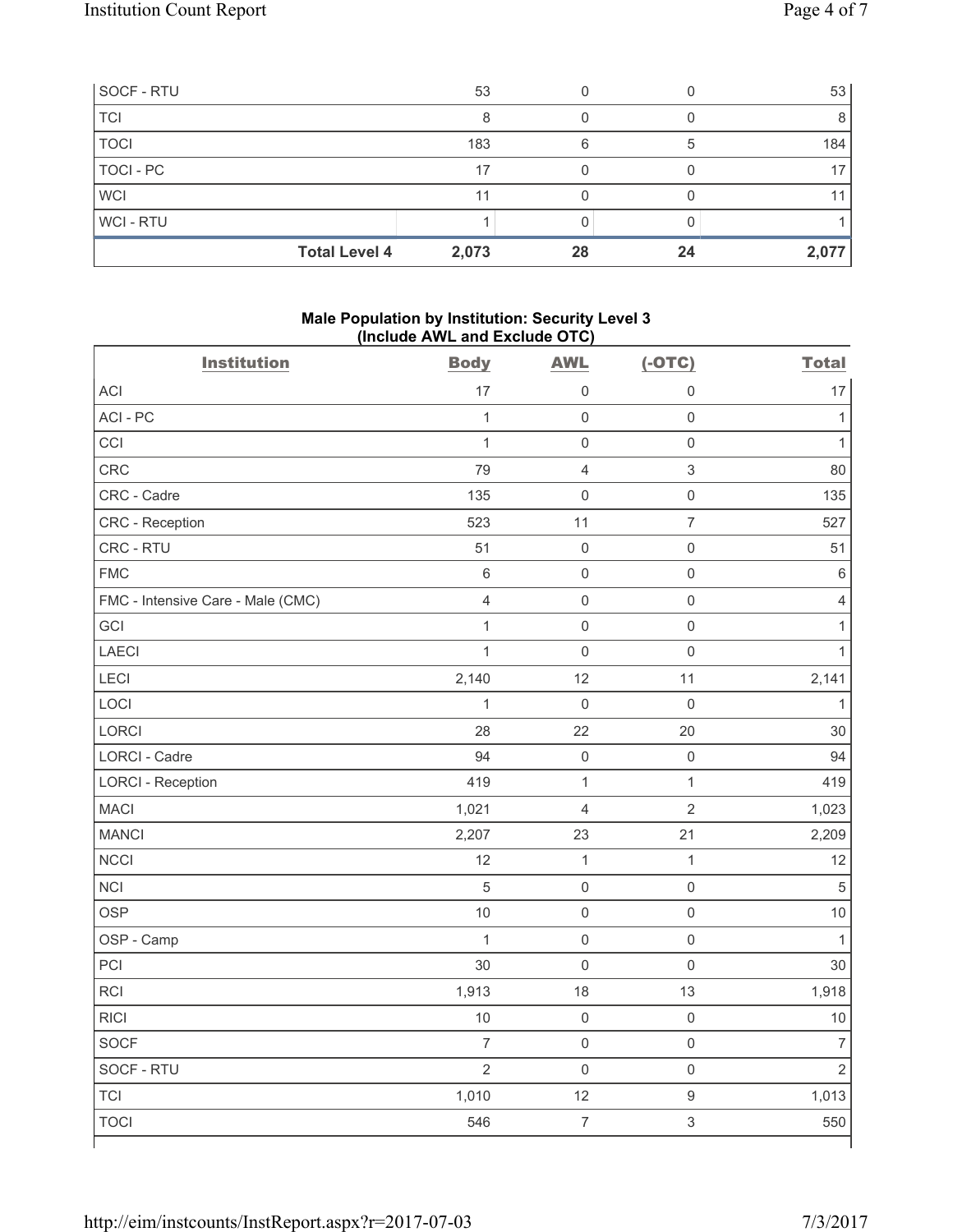| TOCI - PC  |                      |        |     |    |        |
|------------|----------------------|--------|-----|----|--------|
| <b>WCI</b> |                      | 1,127  |     |    | 1,128  |
| WCI - RTU  |                      | 89     |     |    | 89     |
|            | <b>Total Level 3</b> | 11,568 | 119 | 94 | 11,593 |

#### **Male Population by Institution: Security Level 2 (Include AWL and Exclude OTC)**

| <b>Institution</b>                | <b>Body</b>    | <b>AWL</b>          | $(-OTC)$            | <b>Total</b>   |
|-----------------------------------|----------------|---------------------|---------------------|----------------|
| <b>ACI</b>                        | 671            | 4                   | $\overline{2}$      | 673            |
| ACI - PC                          | 66             | $\mathsf{O}\xspace$ | $\mathsf{O}\xspace$ | 66             |
| <b>ACI - RTU</b>                  | 76             | $\mathsf{O}\xspace$ | $\mathsf{O}\xspace$ | 76             |
| <b>BECI</b>                       | 1,427          | 19                  | $\mathsf g$         | 1,437          |
| CCI                               | 1,896          | 14                  | 10                  | 1,900          |
| CRC                               | 177            | $\overline{4}$      | $\overline{2}$      | 179            |
| CRC - Cadre                       | 109            | $\mathsf 0$         | $\mathsf{O}\xspace$ | 109            |
| CRC - Reception                   | 320            | $\boldsymbol{9}$    | $\boldsymbol{9}$    | 320            |
| CRC - RTU                         | 1              | $\mathsf 0$         | $\mathsf{O}\xspace$ | 1              |
| CRC - Youth                       | $\mathbf{1}$   | $\mathsf 0$         | $\mathsf{O}\xspace$ | 1              |
| <b>FMC</b>                        | 8              | $\sqrt{2}$          | $\mathsf 0$         | 10             |
| FMC - Intensive Care - Male (CMC) | 15             | $\mathsf 0$         | $\mathsf{O}\xspace$ | 15             |
| GCI                               | 561            | $\overline{4}$      | $\sqrt{2}$          | 563            |
| <b>GCI-RTU</b>                    | 40             | $\mathsf 0$         | $\mathsf{O}\xspace$ | 40             |
| <b>LAECI</b>                      | 1,070          | 18                  | 17                  | 1,071          |
| LECI                              | $\overline{2}$ | $\mathsf 0$         | $\mathbf 0$         | $\overline{2}$ |
| LOCI                              | 1,246          | $\,8\,$             | $\overline{7}$      | 1,247          |
| <b>LORCI</b>                      | 134            | 28                  | 26                  | 136            |
| LORCI - Cadre                     | 47             | $\mathsf 0$         | $\mathbf 0$         | 47             |
| <b>LORCI - Reception</b>          | 355            | $\mathbf{1}$        | $\mathbf 1$         | 355            |
| <b>MACI</b>                       | 63             | $\mathsf 0$         | $\mathsf{O}\xspace$ | 63             |
| <b>MANCI</b>                      | $\overline{4}$ | $\mathsf{O}\xspace$ | $\mathsf{O}\xspace$ | 4              |
| MCI                               | 1,472          | 18                  | $\boldsymbol{9}$    | 1,481          |
| MCI - Camp                        | $\mathbf{1}$   | $\mathbf 0$         | $\mathsf{O}\xspace$ | 1              |
| <b>NCCI</b>                       | 1,407          | 23                  | 17                  | 1,413          |
| $\sf NCI$                         | 1,683          | $17\,$              | 14                  | 1,686          |
| PCI                               | 700            | 15                  | $\overline{4}$      | 711            |
| RCI                               | 161            | $\mathsf 0$         | $\mathsf{O}\xspace$ | 161            |
| <b>RICI</b>                       | 1,531          | 16                  | $\overline{7}$      | 1,540          |
| SCI                               | 925            | $\boldsymbol{9}$    | $\,6\,$             | 928            |
| SOCF                              | $\mathbf{1}$   | $\mathsf{O}\xspace$ | $\mathbf 0$         | $\mathbf{1}$   |
| TCI                               | $\overline{2}$ | $\mathsf{O}\xspace$ | $\mathsf{O}\xspace$ | $\overline{2}$ |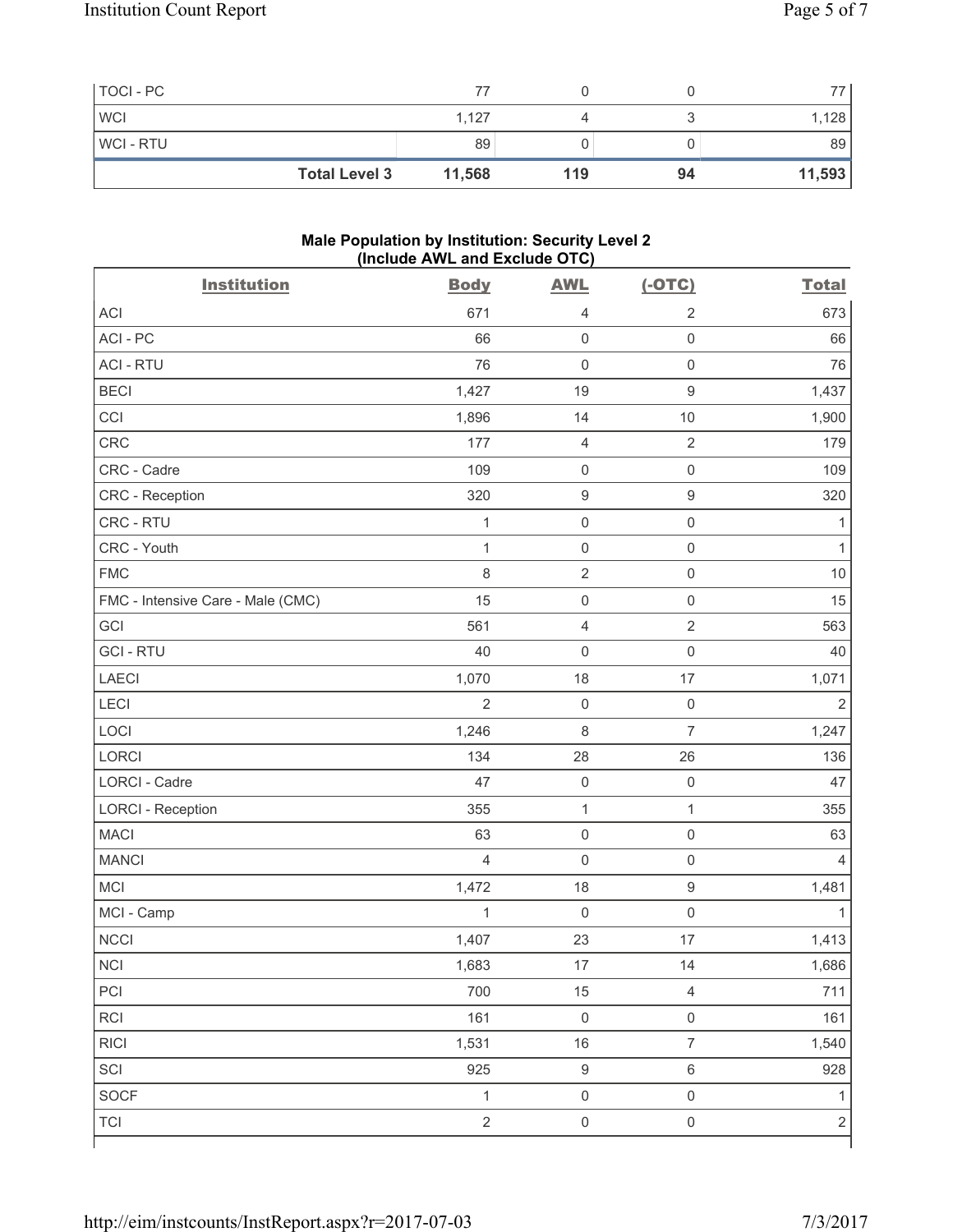| <b>WCI</b>           |        |     |     |        |
|----------------------|--------|-----|-----|--------|
| <b>WCI-RTU</b>       |        |     |     |        |
| <b>Total Level 2</b> | 16,179 | 209 | 142 | 16,246 |

# **Male Population by Institution: Security Level 1 (Include AWL and Exclude OTC)**

| <b>Institution</b>                | <b>Body</b>    | <b>AWL</b>                | $(-OTC)$                  | <b>Total</b>   |
|-----------------------------------|----------------|---------------------------|---------------------------|----------------|
| <b>ACI</b>                        | 667            | $\sqrt{3}$                | $\overline{2}$            | 668            |
| ACI-PC                            | $\overline{4}$ | $\mathbf 0$               | $\mathsf{O}\xspace$       | 4              |
| <b>ACI - RTU</b>                  | 35             | $\mathbf 0$               | $\mathsf{O}\xspace$       | 35             |
| <b>BECI</b>                       | 796            | $\boldsymbol{9}$          | $\sqrt{5}$                | 800            |
| <b>BECI - Camp</b>                | 479            | $\mathsf 0$               | $\mathbf 0$               | 479            |
| CCI                               | 719            | $\sqrt{3}$                | $\mathbf{1}$              | 721            |
| CRC                               | 89             | $\ensuremath{\mathsf{3}}$ | $\overline{2}$            | 90             |
| CRC - Reception                   | 170            | $\overline{4}$            | $\overline{4}$            | 170            |
| CRC - RTU                         | $\overline{2}$ | $\mathbf 0$               | $\mathsf{O}\xspace$       | $\overline{2}$ |
| <b>FMC</b>                        | 415            | $\sqrt{3}$                | $\mathbf{1}$              | 417            |
| FMC - Intensive Care - Male (CMC) | 23             | $\mathsf{O}\xspace$       | $\mathsf 0$               | 23             |
| GCI                               | 575            | 12                        | 4                         | 583            |
| GCI - Camp                        | 762            | $\sqrt{2}$                | 1                         | 763            |
| <b>GCI-RTU</b>                    | 16             | $\mathsf{O}\xspace$       | $\mathsf 0$               | 16             |
| <b>LAECI</b>                      | 689            | $\,6\,$                   | $\overline{4}$            | 691            |
| LECI                              | 14             | $\mathbf{1}$              | 1                         | 14             |
| LECI - Camp                       | 184            | $\mathsf{O}\xspace$       | $\mathsf{O}\xspace$       | 184            |
| LOCI                              | 1,010          | $\sqrt{2}$                | $\mathbf{1}$              | 1,011          |
| <b>LORCI</b>                      | 70             | $\boldsymbol{9}$          | $6\,$                     | 73             |
| LORCI - Cadre                     | 14             | $\mathsf{O}\xspace$       | $\mathsf 0$               | 14             |
| <b>LORCI - Reception</b>          | 248            | $\overline{4}$            | $\overline{2}$            | 250            |
| MACI - Minimum                    | 1,289          | $\,8\,$                   | 4                         | 1,293          |
| <b>MANCI</b>                      | 22             | $\,$ 5 $\,$               | $\mathbf{1}$              | 26             |
| MANCI - Camp                      | 417            | $\mathsf{O}\xspace$       | $\mathbf 0$               | 417            |
| MCI                               | 457            | $\,8\,$                   | $\ensuremath{\mathsf{3}}$ | 462            |
| MCI - Camp                        | 367            | $\mathsf 0$               | $\mathsf{O}\xspace$       | 367            |
| <b>NCCI</b>                       | 1,003          | $\,6\,$                   | $\overline{4}$            | 1,005          |
| NCCI - Camp                       | 469            | $\mathsf{O}\xspace$       | $\mathsf 0$               | 469            |
| <b>NCI</b>                        | 766            | $\,$ 5 $\,$               | $\ensuremath{\mathsf{3}}$ | 768            |
| <b>OSP</b>                        | $\mathfrak{S}$ | $\sqrt{2}$                | $\overline{2}$            | $\mathsf 3$    |
| OSP - Camp                        | 108            | $\mathsf{O}\xspace$       | $\mathsf 0$               | 108            |
| PCI                               | 1,300          | 18                        | $\,6\,$                   | 1,312          |
| <b>RICI</b>                       | 1,078          | $\,8\,$                   | $\sqrt{5}$                | 1,081          |